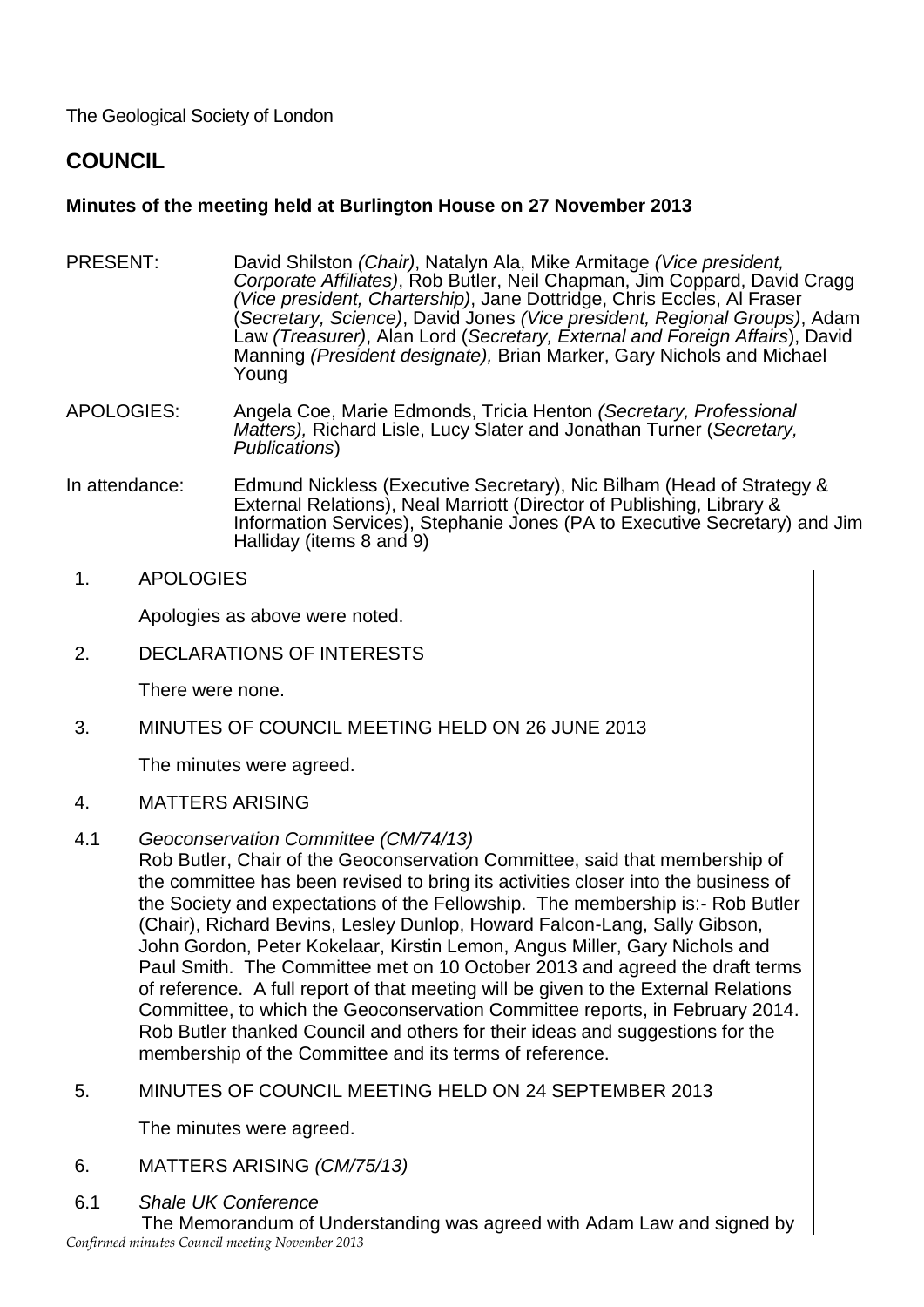|     | Edmund Nickless. The conference has been announced and the programme is<br>well developed. It will take place on $4 - 5$ March 2014 at the Millennium<br>Gloucester Hotel, London.                                                                                                                                                                                                                                                                                                                                                                                                                               |           |
|-----|------------------------------------------------------------------------------------------------------------------------------------------------------------------------------------------------------------------------------------------------------------------------------------------------------------------------------------------------------------------------------------------------------------------------------------------------------------------------------------------------------------------------------------------------------------------------------------------------------------------|-----------|
| 6.2 | Society's Climate Change Statement<br>The External Relations Committee reviewed a completed draft of the addendum<br>to the 2010 Climate change Statement and noted that it was considerably more<br>technical and detailed than the original statement. A non-technical introduction<br>and summary will be circulated to the Committee for sign off and it is intended to<br>publish the addendum by the end of November.                                                                                                                                                                                      | <b>NB</b> |
| 7.  | PRESIDENT'S BUSINESS                                                                                                                                                                                                                                                                                                                                                                                                                                                                                                                                                                                             |           |
| 7.1 | <b>Report of the Elections Committee</b><br>There are five vacancies on Council and five Fellows have indicated a<br>willingness to stand.                                                                                                                                                                                                                                                                                                                                                                                                                                                                       |           |
| 7.2 | <b>Report of the Officers' Meeting</b><br>The main items of business were staff-related and will be covered in the Report<br>of the Treasurer later in the agenda.                                                                                                                                                                                                                                                                                                                                                                                                                                               |           |
| 7.3 | Outcomes and progress from the September residential (CM/76/13)<br>Council discussed two strategic matters at their last residential: - development of<br>a science strategy and development of a Fellowship recruitment and retention<br>plan.                                                                                                                                                                                                                                                                                                                                                                  |           |
|     | The key proposal relating to the science strategy was to establish "thematic<br>years" which was welcomed by the Science & External Relations Committee,<br>Publications & Information Committee and Science Committee. It was discussed<br>at the November meeting of SERC and there will be further development but it is<br>proposed to designate 2015 "Year of Mud". Al Fraser said work continues on<br>engagement with the Specialist Groups and that the draft science strategy will be<br>put to Council at their February meeting. Council AGREED with the proposal to<br>designate 2015 "Year of Mud". | AF        |
|     | The Professional Committee and members of staff are developing the Fellowship<br>recruitment and retention plan, and it is intended to bring a completed plan to<br>February Council for approval. Edmund Nickless said the new online application<br>process for Fellowship has been operational for two months in which time there<br>have been just over 350 applicants. David Cragg said there is an upward trend<br>in those applying for Chartership which will require more scrutineers and<br>mentors. This is being addressed.                                                                          | TН        |
| 7.4 | Memorandum of Understanding: Mineralogical Society of America (CM/77/13)<br>David Vaughan, previous member of Council and current President of the<br>Mineralogical Society of America, is keen to encourage closer working between<br>our two societies. The Memorandum provides a basis to put co-operation<br>between the two Societies on a more formal basis and to explore new initiatives<br>such as joint meetings. Council APPROVED the Memorandum of                                                                                                                                                   | EN        |

8. REPORT OF THE TREASURER

Understanding.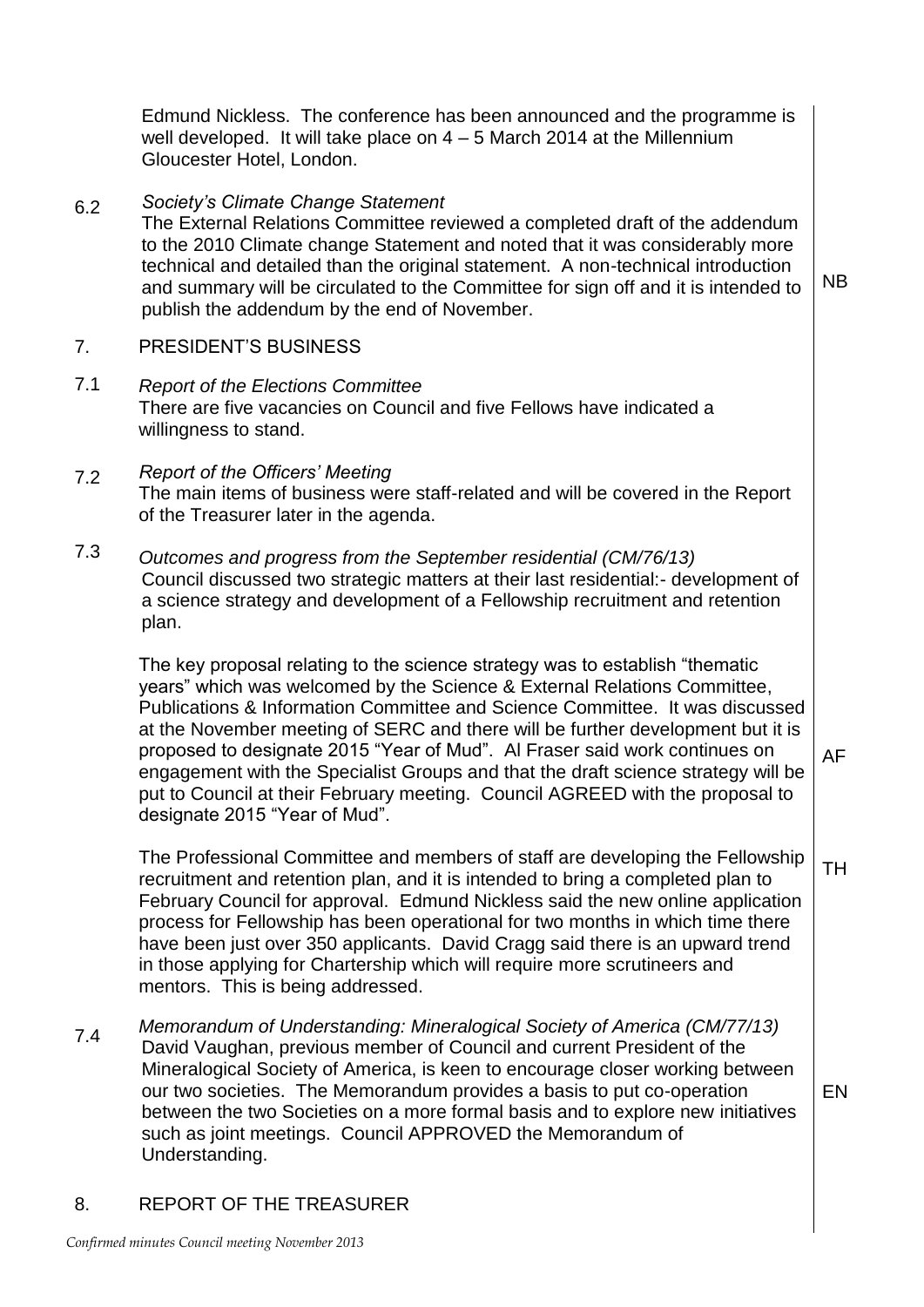Adam Law said Graeme Etheridge, Director of Operations, has resigned and will leave the Society on 29 November. A replacement is being recruited but in the interim Jim Halliday, from FD Solutions, will be providing assistance with all matters relating to the Society's finances. Jim Halliday joined the meeting for the Treasurer's report. Adam Law thanked staff and members of the Finance & Planning Committee for their work on the budget for 2014.

#### 8.1 *Serious Incident Report (CM/78/13)*

The auditors have drawn attention to the requirements of charity law that the trustees as a matter of routine should take reasonable steps to assess and mitigate any risks to their charity's activities or beneficiaries, and to confirm that any serious incidents have been reported as part of the annual return. These incidents include significant loss of funds, significant sums of money or other property donated from an unknown or unverified source, unlawful activity by a member of staff or trustee including links to proscribed (banned) or terrorist organisations.

Council NOTED that there have been no serious incidents to report since the last meeting.

### 8.2 *Report of the Finance and Planning Committee (CM/79/13)*

The main items of discussion were the Budget for 2014 (which is taken later on the agenda) and review of the September Management Accounts. The Committee also approved the creation of the post of Online Development Editor, which will focus on the development of new online products and services, and associated changes in staff reporting structures at the Publishing House.

### 8.3

8.4

8.5

### *Report of the Investment Committee*

The Investment Committee met on 4 November. David Jenkins retired from the Committee after 13 years of service and Peter Rigg and Keith Nunn joined. It was a robust meeting with UBS, the Society's investment managers, being challenged on the quality of their advice and service. The Committee will continue with the move from fixed rate bonds into equity as and when high yield bonds come to maturity. UBS require four resolutions and Council RESOLVED the following:-

- 1. Michael Kyriakides to be removed as the current Power of Attorney.
- 2. Jim Halliday will be able to request information, such as valuations, balances and cash statements but is not authorised to act on the account.
- 3. Online access to be removed for Michael Kyriakides and David Jenkins.<br>4. Andrew Fleet is to be removed as an authorised signatory.
- Andrew Fleet is to be removed as an authorised signatory.

## *September Management Accounts (CM/80/13)*

The latest forecast outturn position for the year suggests an operating surplus for 2013 of £145k compared with a budgeted deficit of just under £38k. September showed a small deficit mainly because of timing differences. Council NOTED the accounts.

# *Stephen John Mills Bequest (CM/81/13)*

The Society has received a bequest from Stephen John Mills, a Fellow of the Society from 1988 until his death in January 2012. The Society is one of nine residuary legatees and has received an interim payment of CAD 35k. The bequest is unrestricted.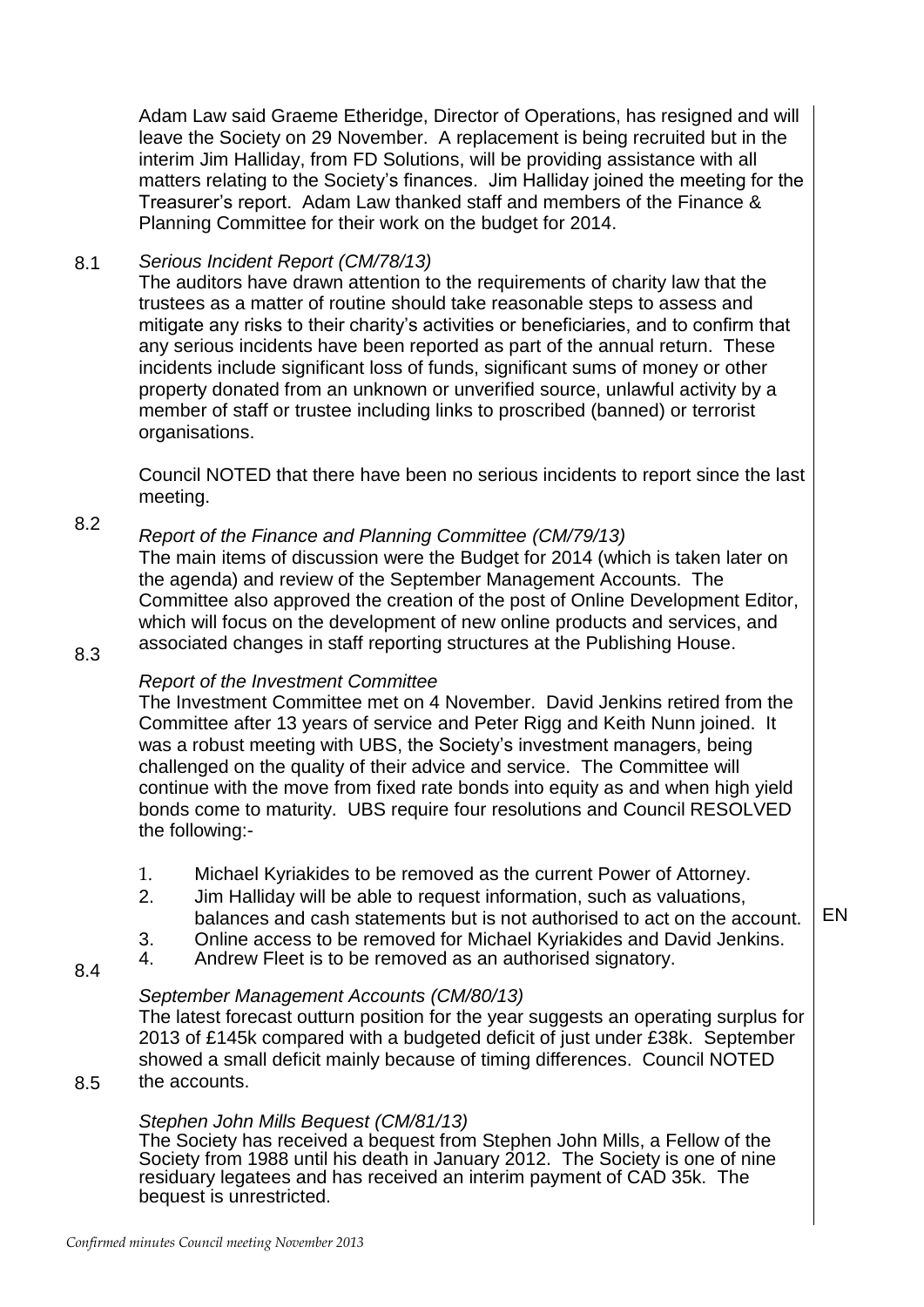Council AGREED to establish a designated fund in the memory of Stephen John Mills. The Society has several funds which are not being actively used and Council AGREED that Adam Law will chair a small group to establish how to use the Stephen John Mills Fund and other funds. A draft policy will come to April Council.

9. BUDGET 2014 *(CM/82/13)*

Council discussed the emerging budget at their September meeting. Version 2.0 of the budget was reviewed by the Finance & Planning Committee at its 13 November meeting.

Adam Law apologised that Council was not presented with a final budget for approval, as is usual at November Council, but the resignation of the Director of Operations had delayed its preparation. Council was presented with details of the changes from Version 2.0 to Version 3.0. Version 2.0 showed a deficit of £55k which was not acceptable to the Finance & Planning Committee. It is currently expected that Version 3.0 will show a surplus of £700.

The 2010 Review of the Library recommended reducing its net operating costs by £105k over three years ending 2014. An increasing number of journal titles are now taken online rather than as print and to meet the final year net cost reduction target it is proposed to migrate some journal titles from print plus online to on-line only. This will generate savings of about £11k. Council APPROVED the proposal.

The Finance & Planning Committee had noted that the previously agreed project to replace the Society's contacts database (at an estimated cost of £350k) will be funded from reserves. The Committee had also considered other project bids and was supportive of the bid to create a Geosites Database and recommended to Council that the project should proceed subject to further work being done to clarify the scope of the project and hence its cost. Council AGREED with these proposals.

Council asked about surpluses. Edmund Nickless said that one of the matters of concern is the cost of occupying Burlington House, not only the maintenance the interior, such as the refurbishment of the Council Room, but also the external fabric. The managing agents have recently prepared an estimate of work required and the cost to the Society, in the year in which the work is done, will be in the order of £350 – 400k. It was necessary to build reserves to fund such work but also to be able to undertake business critical investments such as replacement of the contacts database and to fund new intiatives. Also, as a charity, there has to be caution about accumulating high levels of reserves unless there is a clearly defined objective in so doing.

Council noted the summary organised by directorate, income and expenditure for sponsored projects, expenditure from reserves on previously agreed business plan projects and the departmental summaries for each directorate and the corporate centre. They also noted the project bids and recommendations.

Council AGREED the budget for 2014 on the basis of the information presented.

*Salary Review for 2014* See confidential annexe.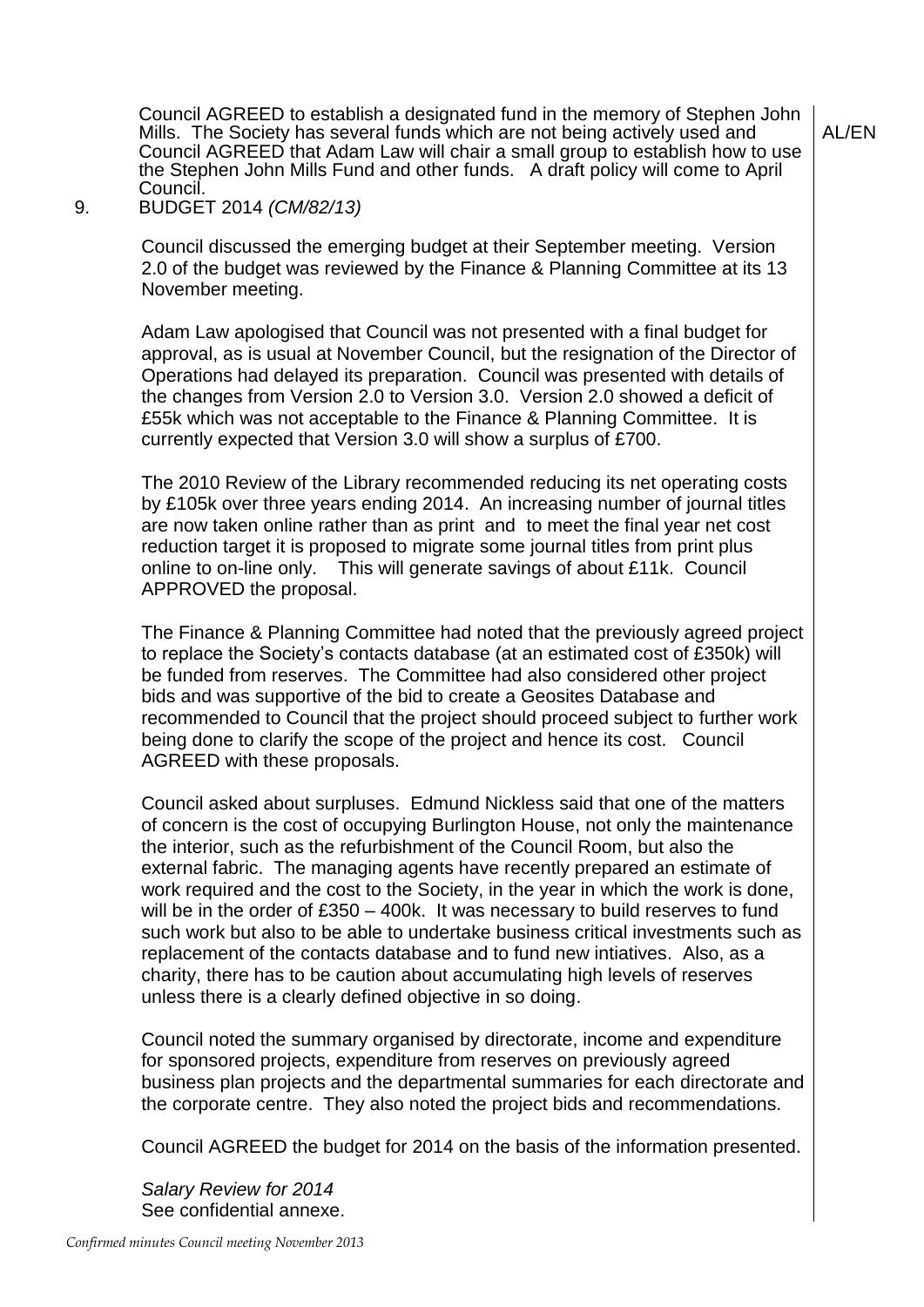### 10. AWARDS FOR 2014 *(CM/83/13)*

See confidential annex.

### 11. AMENDMENTS TO REGULATIONS (*CM/84/13)*

The following regulations, which relate to Fellowship and Professional matters, have been reviewed and updated, initially by a working group consisting of David Cragg, Bill Gaskarth, Tricia Henton, Edmund Nickless and Mohammed Jahangir.

[R/FP/1: Nomination and Election of New Fellows](http://www.geolsoc.org.uk/en/About/Governance/~/media/shared/documents/Society/Regulations/R-FP-01%20Nomination%20%20Election%20of%20New%20Fellows%2016June2010.ashx)

 [R/FP/2: Criteria and Procedure for Validation as a Chartered](http://www.geolsoc.org.uk/en/About/Governance/~/media/shared/documents/Fellowship/RFP02%20Criteria%20%20Procedure%20for%20Validation%20as%20a%20CGeol%20agreed%206Feb2013.ashx)  [Geologist](http://www.geolsoc.org.uk/en/About/Governance/~/media/shared/documents/Fellowship/RFP02%20Criteria%20%20Procedure%20for%20Validation%20as%20a%20CGeol%20agreed%206Feb2013.ashx)

 [R/FP/3: Rules for Candidate Fellows and Junior Candidate](http://www.geolsoc.org.uk/en/About/Governance/~/media/shared/documents/Society/Regulations/R-FP-03%20Rules%20for%20Candidate%20Fellows%20%20Junior%20Candidate%20Fellows%2016June2010.ashx)  [Fellows](http://www.geolsoc.org.uk/en/About/Governance/~/media/shared/documents/Society/Regulations/R-FP-03%20Rules%20for%20Candidate%20Fellows%20%20Junior%20Candidate%20Fellows%2016June2010.ashx)

- [R/FP/5: Appeal Procedures](http://www.geolsoc.org.uk/en/About/Governance/~/media/shared/documents/Society/Regulations/R-FP-05%20Appeal%20Procedures%2016June2010.ashx)
- [R/FP/6: Disciplinary Procedures](http://www.geolsoc.org.uk/en/About/Governance/~/media/shared/documents/Society/Regulations/R-FP-06%20Disciplinary%20Procedures%2016June2010.ashx)
- [R/FP/7: Code of Conduct](http://www.geolsoc.org.uk/en/About/Governance/~/media/shared/documents/Society/Regulations/R-FP-07%20Code%20of%20Conduct%2013Apr2011.ashx)
- [R/FP/8: Accreditation of Degrees](http://www.geolsoc.org.uk/en/About/Governance/~/media/shared/documents/Society/Regulations/R-FP-08%20Accreditation%20of%20Degrees%2016June2010.ashx)
- [R/FP/9: Subscription and Fees](http://www.geolsoc.org.uk/en/About/Governance/~/media/shared/documents/Society/Regulations/R-FP-09%20Subscription%20%20Fees%2016June2010.ashx)

 [R/FP/10: Election and Renewal of the Title of European](http://www.geolsoc.org.uk/en/About/Governance/~/media/shared/documents/Society/Regulations/R-FP-10%20Election%20%20Renewal%20of%20the%20Title%20of%20European%20Geologist%2016June2010.ashx)  **[Geologist](http://www.geolsoc.org.uk/en/About/Governance/~/media/shared/documents/Society/Regulations/R-FP-10%20Election%20%20Renewal%20of%20the%20Title%20of%20European%20Geologist%2016June2010.ashx)** 

- [R/FP/11: Criteria and Procedure for Chartered Scientist](http://www.geolsoc.org.uk/en/About/Governance/~/media/shared/documents/Fellowship/RFP11%20Criteria%20%20Procedure%20for%20Chartered%20Scientist%20agreed%2028Nov2012.ashx)
- [R/FP/13: Continuing Professional Development](http://www.geolsoc.org.uk/en/About/Governance/~/media/shared/documents/Society/Regulations/R-FP-13%20Continuing%20Professional%20Development%2016June2010.ashx)

There has been much discussion by the Professional and Chartership committees about the changes required to the Regulations to bring them into line with current working practice. Some of the changes are substantive and others are minor changes for clarification and corrections to grammar, punctuation, etc.

Council APPROVED the amendments to the above Regulations with the exception of R/FP/1, R/FP/2 and R/FP/11, where Council identified some inconsistencies in the wording. The Executive Secretary agreed to circulate for approval proposed revisions to the tabled texts.

At their meeting in November 2011, Council removed the age restrictions for awards and put in their place full time equivalent experience. The Awards Committee discussed the criteria for the Bigsby medal at their November meeting and recommended to Council that "25 years full time equivalent research" is more appropriate and is commensurate with the original age limit of 45 specified in the endowment**.** Council APPROVED the change to Regulation R/G/14 "Award of Society Medals and Funds".

The Awards Committee also discussed the process for the identification of Honorary Fellows. There were no nominations put forward to the May 2013 meeting of the committee and none in November. The current cohort is ageing and in the absence of nominations it will inevitably decline rapidly. The committee agreed with Alan Lord that lead responsibility for making recommendations to Council for the award of Honorary Fellowship would be better placed with the External Relations Committee rather than the Awards Committee. Council APPROVED the change to Regulation R/FP/4 "Nomination

SJ

SJ

EN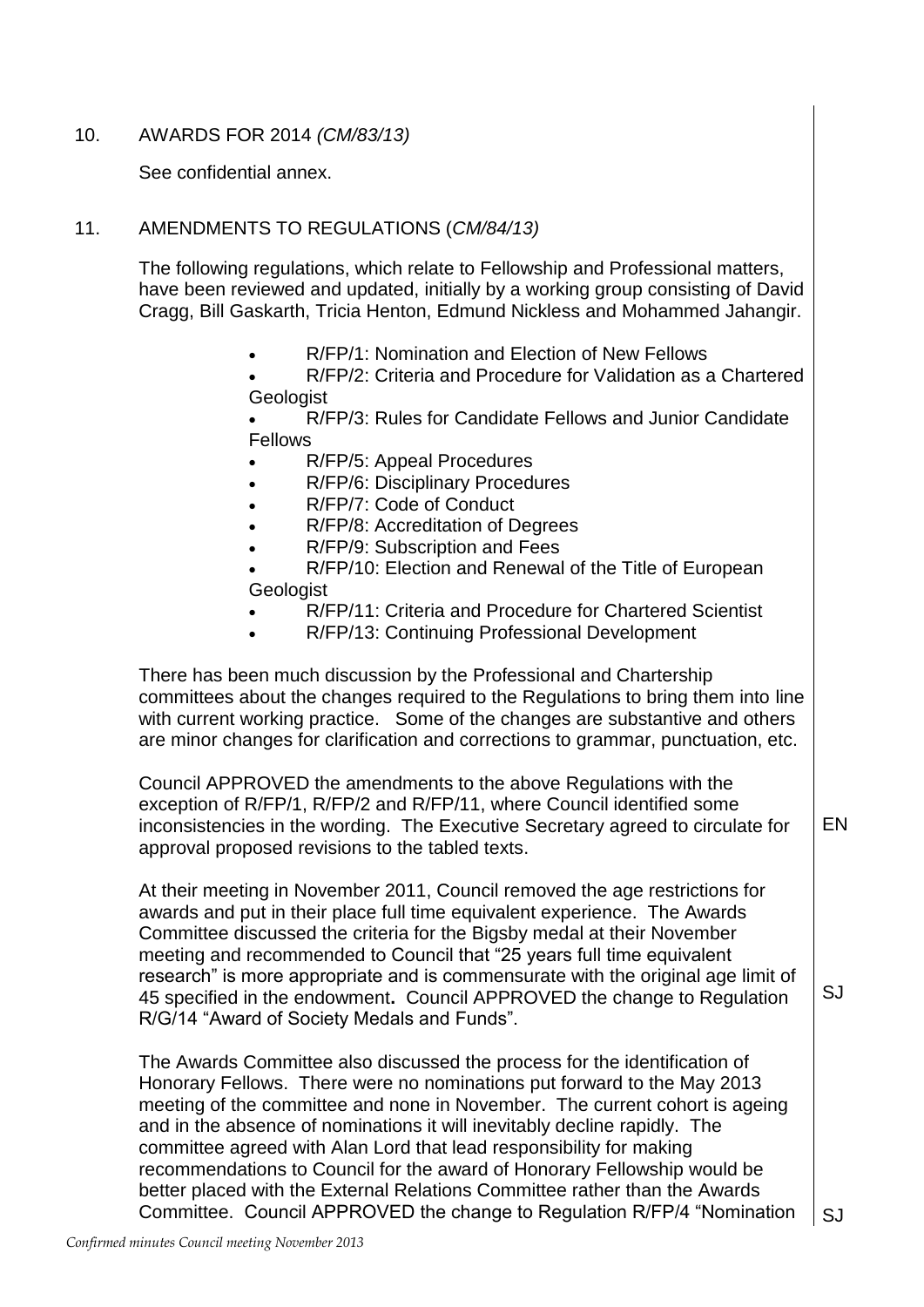and Election of Honorary Fellows".

## 12. REPORTS OF STANDING COMMITTEES *(CM/85/13)*

Council noted the reports, which were taken as read, of the Publications & Information Committee and the Science & External Relations Committee.

In the absence of the Secretary, Professional Matters, Natalyn Ala reported on the last meeting of the Professional Committee where the main items of business were the amendments to the Regulations, mentoring guidelines, a campaign to recruit mentors and the re-launch of the scheme and the re-design of the Chartered Geologist logo. The initiative to encourage those with 20 plus years experience to apply for chartered status has proved successful and 14 applicants have been interviewed to date, a further four have applied and 26 are interested in applying. Edmund Nickless said a similar scheme for Chartered Scientists has been agreed with the Science Council. Careers Day at Keyworth was very successful with around 400 attendees; 230 attended a similar event in Edinburgh. Members of Council and staff were thanked for their attendance. David Jones reported that the Student Societies scheme has been launched and eight universities have already signed up.

13. REPORT OF THE EXECUTIVE SECRETARY *(CM/86/13)*

Council NOTED the report.

14. REPORT OF THE DIRECTOR OF PUBLISHING, LIBRARY & INFORMATION SERVICES *(CM/87/13)*

Council NOTED the report.

15. REPORT OF THE HEAD OF STRATEGY AND EXTERNAL RELATIONS *(CM/88/13)*

Council NOTED the report.

16. HEALTH AND SAFETY REPORT *(CM/89/13)*

Council NOTED there had been no reported incidents since the last meeting of Council.

17. ELECTIONS

### *Fellowship (CM/90/13)*

Council agreed to recommend to the Fellowship that those candidates listed should be elected as Fellows at the OGM on 27 November 2013.

*Chartered Geologists (CM/91/13)*

The applications from Fellows to become Chartered Geologists listed had been approved by the Chartership Panel and were agreed by Council.

*Candidate and Junior Candidate Fellowship (CM/92/13)* Council agreed to elect those applicants listed as Candidate Fellows and Junior Candidate Fellows.

*Confirmed minutes Council meeting November 2013 European Geologists (CM/93/13)*